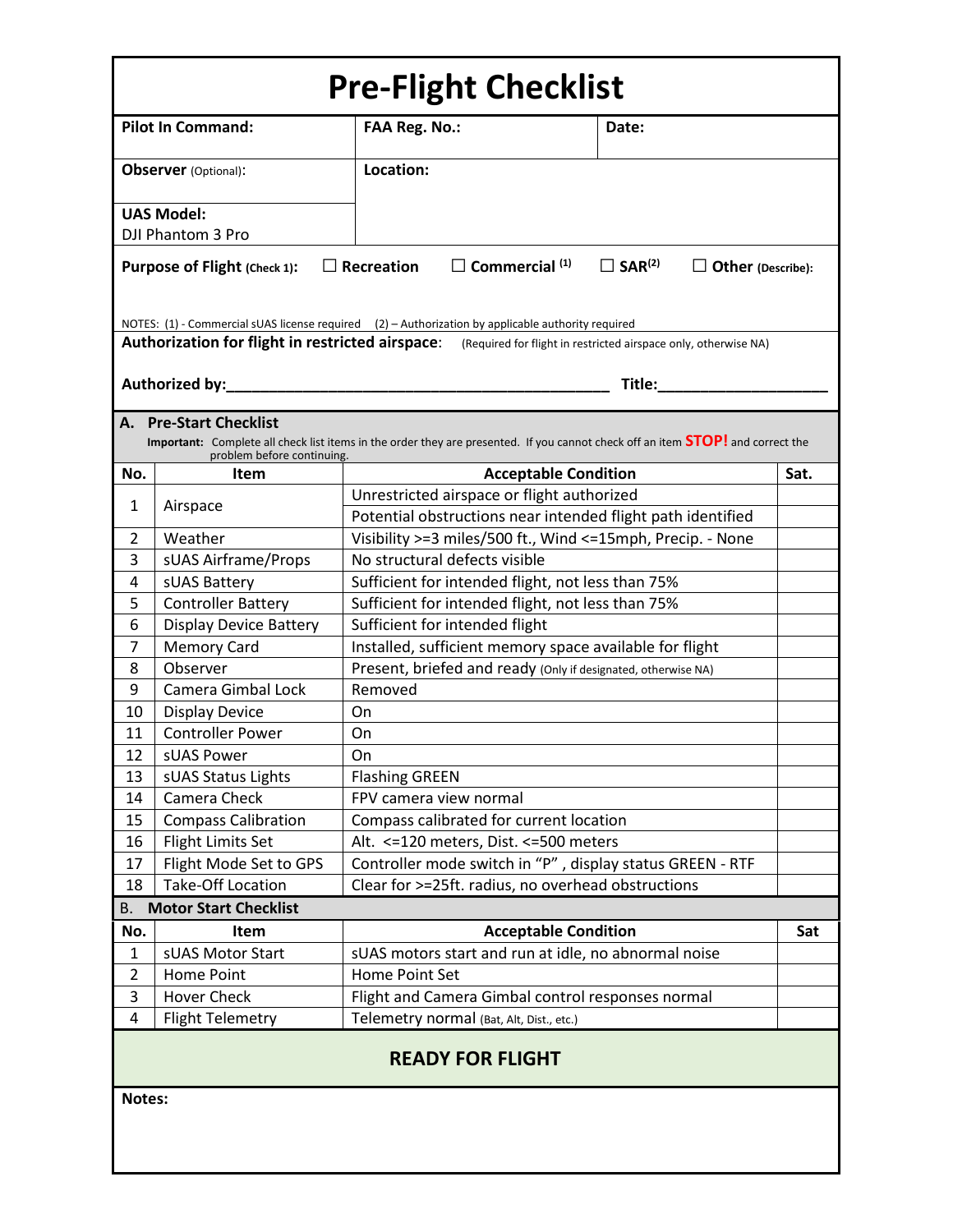## **Flight Operations**

The following information obtained from, Know Before You Fly, (Web Site: [knowbeforeyoufly.org\)](http://www.knowbeforeyoufly.org/) is not a checklist but rather a list of guidelines that should be followed by the pilot in command during flight. The pilot in command should be sufficiently familiar with these guidelines to implement them during flight without referring to this document.

- Follow community-based safety guidelines, as developed by organizations such as the [Academy of Model Aeronautics](http://www.modelaircraft.org/) (AMA).
- Fly no higher than 400 feet and remain below any surrounding obstacles when possible.
- Keep your sUAS in eyesight at all times, and use an observer to assist if needed.
- Remain well clear of and do not interfere with manned aircraft operations, and you must see and avoid other aircraft and obstacles at all times.
- Do not intentionally fly over unprotected persons or moving vehicles, and remain at least 25 feet away from individuals and vulnerable property.
- Contact the airport or control tower before flying within five miles of an airport.
- Fly no closer than two nautical miles from a heliport with a published instrument flight procedure.
- Do not fly in adverse weather conditions such as in high winds or reduced visibility.
- Do not fly under the influence of alcohol or drugs.
- Ensure the operating environment is safe and that the operator is competent and proficient in the operation of the sUAS.
- Do not fly near or over sensitive infrastructure or property such as power stations, water treatment facilities, correctional facilities, heavily traveled roadways, government facilities, etc.
- Check and follow all local laws and ordinances before flying over private property.
- Do not conduct surveillance or photograph persons in areas where there is an expectation of privacy without the individual's permission (see AMA's [privacy policy\)](http://suas.modelaircraft.org/ama/images/sUAS_Safety_Program_web.pdf).

Users of commercial and recreational UAS should be aware that in remote, rural and agricultural areas, manned aircraft, including fixed-wing aircraft and helicopters, may be operating very close to ground level. Pilots conducting agricultural, firefighting, law enforcement, emergency medical, wildlife survey operations and a variety of other services all legally and routinely work in lowlevel airspace. Operators controlling UAS in these areas should maintain situational awareness, give way to, and remain a safe distance from these low-level, manned airplanes and helicopters.

**Notes:**